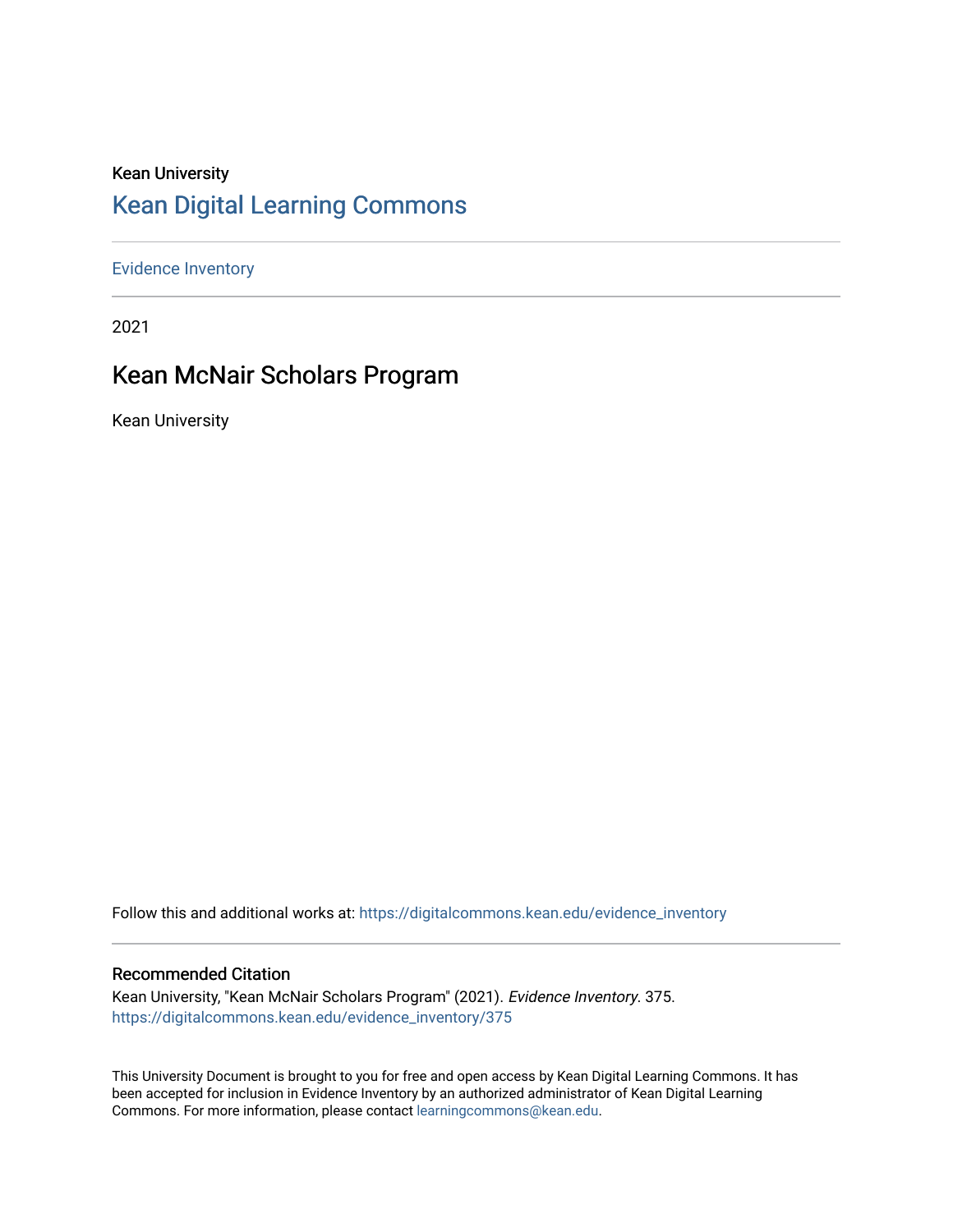### Kean McNair Scholars Program

Abstract

Kean McNair Scholars Program Description

Keywords McNair Program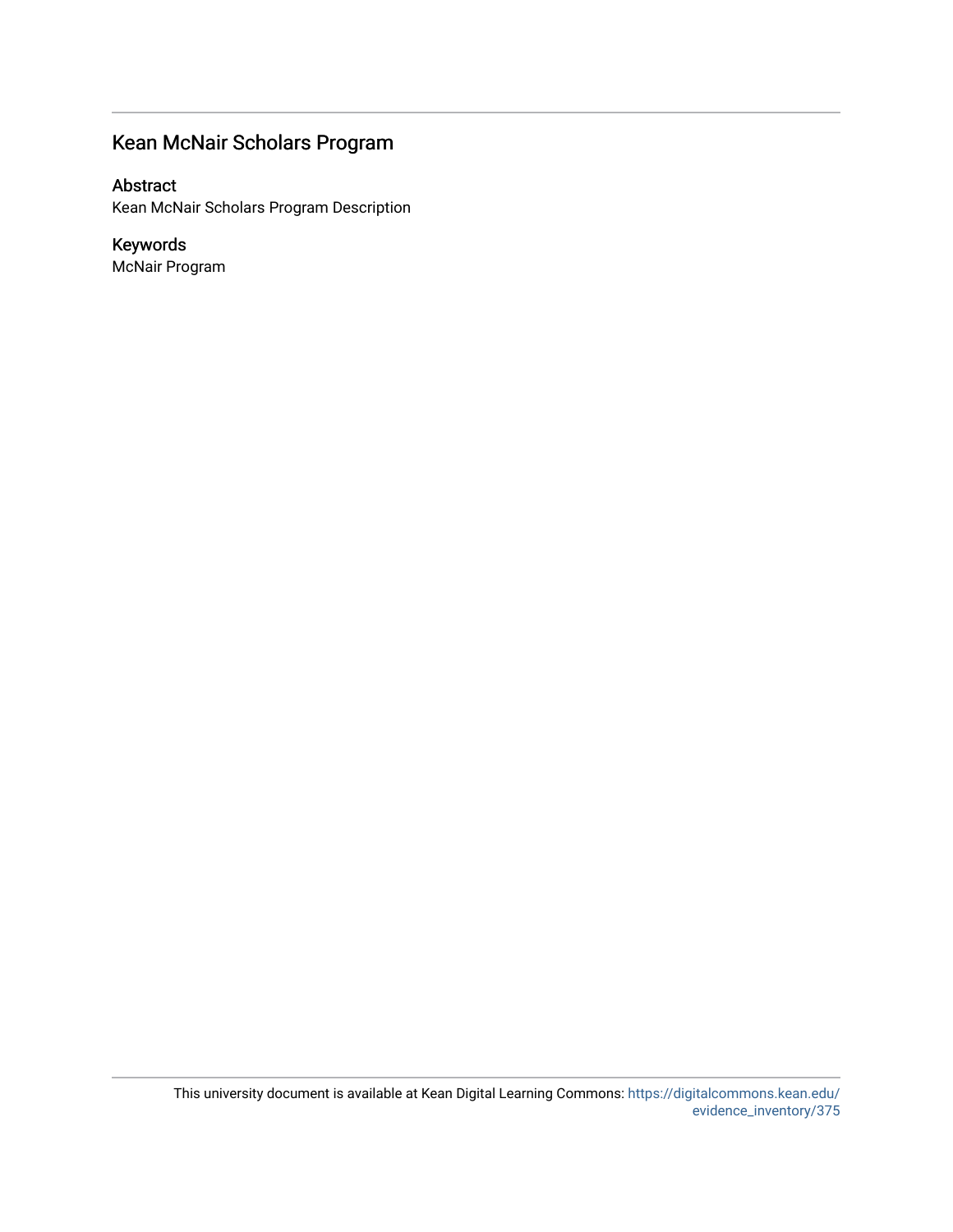### McNair Scholars Program

## **About**

The purpose of the McNair Program is to increase the number of doctoral degrees attained by students who are first generation and income eligible, or members of groups that are underrepresented in graduate programs.

## **Student Services and Benefits**

- Hands-on involvement in research and opportunities for peer and professional presentation
- Research stipend of \$2,000
- Application fee waivers at selected institutions
- GRE preparation and fee reductions
- Attendance to professional meetings, scholarly conferences and symposiums
- Faculty mentoring
- Tutoring and supplemental instruction
- Personal coaching and advisement
- Career guidance and resume writing
- Assistance identifying graduate school funding and completing the application process
- Travel funds for research activities and graduate school visits and interviews

# **Eligibility Requirements**

- To be eligible for the program, students must:
- Have a sincere desire to enroll in a graduate school program with the ultimate intention of completing a doctoral degree
- U.S. citizen or permanent resident
- Minimum of 56 credits by the end of the Spring semester
- Meet first generation and income requirements or be a member of a group that is underrepresented in graduate education
- Have a cumulative GPA of 3.0 or above